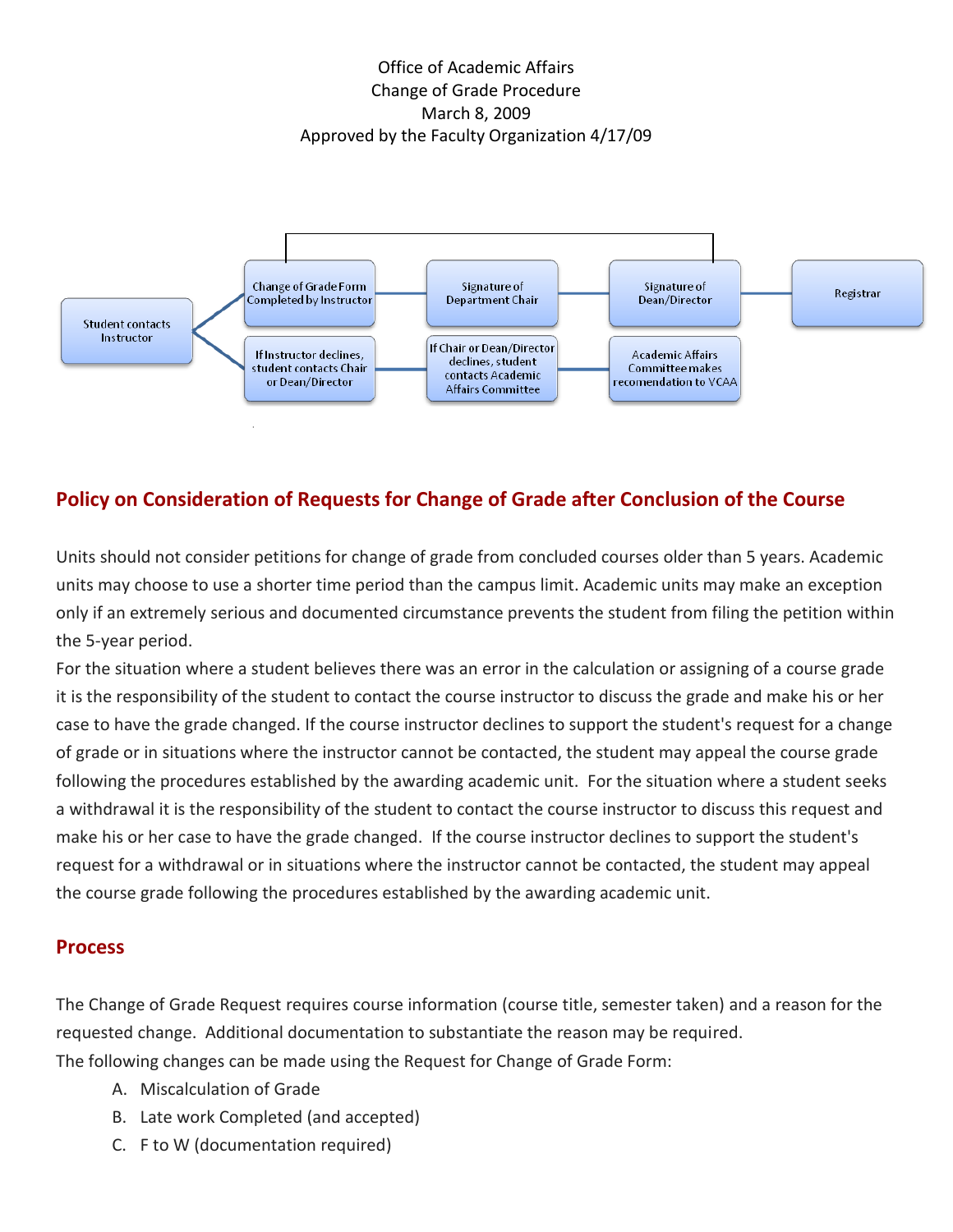- D. F to I (documentation required)
- E. F to grade (if I converted to F)

If the student's performance or withdrawal was medically related, the student should provide appropriate supporting documentation. Only persons with a need to know will see any confidential materials you may submit.

Decisions on grade changes are made within the schools. Please allow 3-4 weeks for the review process and somewhat longer in the summer and during semester breaks.

If the request is supported, the school will notify the Office of the Registrar of the new grade. Students are encouraged to check on line (OneStart) to verify the new grade. If the request is denied, students will be so notified by the school. The student may then appeal to the Academic Affairs Committee of the Faculty Organization.

## **Appeals to the Academic Affairs Committee**

A student may appeal each given grade only once. Students may obtain from their instructor all relevant information regarding their grade, including information about what factors contributed to this grade, the respective weight of each of the factors, copies of their work in the class, and the instructor's evaluation of the work. The student is not entitled to copies of others' work or the grade book from the entire course. The letter of appeal and all evidence provided must be received by the Office of Academic Affairs within 6 months of the Appeal being denied at the level of the Academic Unit. You may only appeal to the Academic Affairs Committee after proceeding through the process detailed above (instructor, chair and/or Dean/Director).

Any grade appeal must be in writing. The letter of appeal must contain the following information:

1) The student's name and correct mailing address; the course in question, the semester in which the course was taught, the name(s) of the instructor(s); the assigned grade; the date of the appeal.

2) Concise arguments about why the instructor would have been obligated to assign a better grade. It is the student's responsibility to list all such arguments in this letter of appeal. If more than one argument is given, the student must structure the appeal so that this distinction is apparent. Once the appeal has been made, the student may not add or change arguments. The student is therefore encouraged to draft and review the appeal very carefully.

3) All evidence that supports the argument made in (2).

4) All written documents from previous appeal levels created by the student and the instructor, chair and/or Dean/Director.